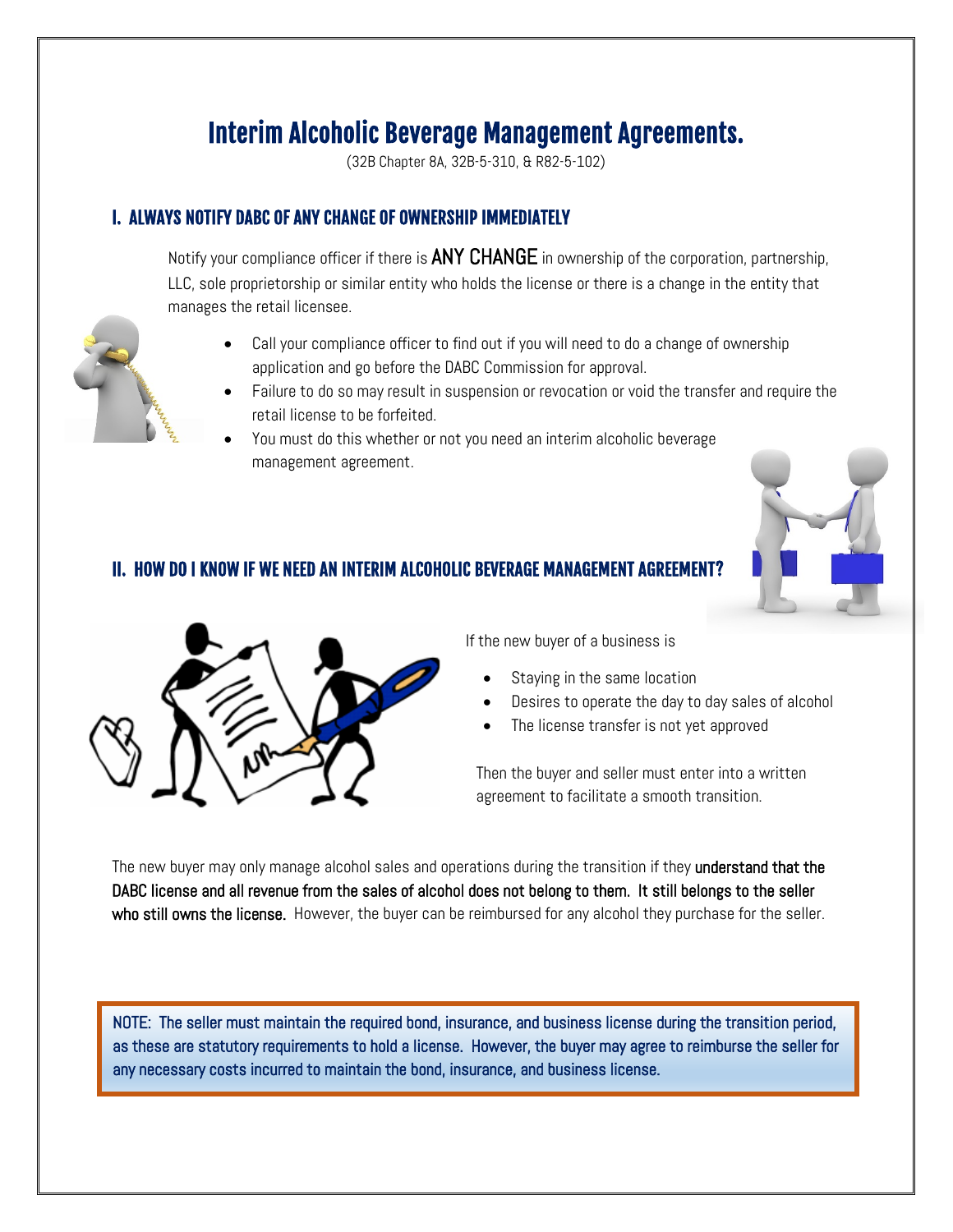## III. HOW DO I WRITE AN AGREEMENT?

There is a specific list of requirements for writing an agreement by you or your attorney. There is also a form that can be stipulated to and notarized. The form can be found on the DABC website: [GO HERE](https://abc.utah.gov/license/documents/Interim%20Management%20Agreement.pdf)  You may also find the form in the transfer application packet.



#### LIST OF REQUIREMENTS:

- 1. Because the current DABC licensee (seller) still holds the DABC license, all proceeds from the sale of alcohol at the licensed business must flow to the DABC licensee (seller) and NOT to the new buyer. This is true during the transition period even if the buyer has acquired the lease or owns the premises.
- 2. During the transition period, revenue must still be reported and sales and income taxes must be paid under the DABC licensee's account numbers.
	- a. If the current DABC licensee (seller) will remain on the premises to operate the business during the transition period but no longer owns or has rights to the building and equipment, the seller may lease back the facility and equipment from the new owner.
	- b. If the current DABC licensee (seller) still owns or has rights to the building and equipment, then the seller may hire the new DABC applicant ( buyer) to manage and operate the business during the interim period for a reasonable fee (fair market value).
- 3. The duration of the management agreement between the DABC Licensee (seller) and the new buyer will begin when the sale is completed and is limited to the period during which the new owner is actively applying for a DABC license with the Commission. The new owner must agree to use their best efforts to obtain the license.
- 4. The bond, insurance, and business license must remain in the name of and be the responsibility of the current DABC licensee (seller) during the interim period. However, the new buyer may agree to reimburse the seller for any necessary costs to maintain the bond, insurance and business license during the interim period (i.e. on a pro-rata basis).
- 5. The current DABC licensee (seller) is ultimately responsible for any violations that occur during the interim period, and the violations will go on the seller's violation history record. However, the new DABC applicant (buyer) may agree to pay any fines and costs associated with any violation that occur during the interim period.
- 6. The current DABC licensee (seller) is ultimately responsible to timely renew the DABC license if the renewal cycle occurs during the period of the agreement. However, the buyer may agree to reimburse the former owner for any renewal fees.
- 7. Not until final approval of the license transfer may the proceeds from the sale of alcohol for the period of time following the transition period begin to flow to the new buyer.

# IT CAN'T JUST GO ON & ON & ON &

The agreement is limited to the time a buyer is actively applying for a DABC license **AND** the new owner MUST actively apply to obtain the license.

8. The agreement ends on the day the Commission grants the DABC License. If the license was granted conditionally, the agreement ends when the licensee receives their local business license up to 30 days after being granted the conditional license. Another 30 days may be granted by DABC or another 5 months (total of no more than 7 months) may be granted if approved by the Commission under certain conditions. (See your compliance officer).